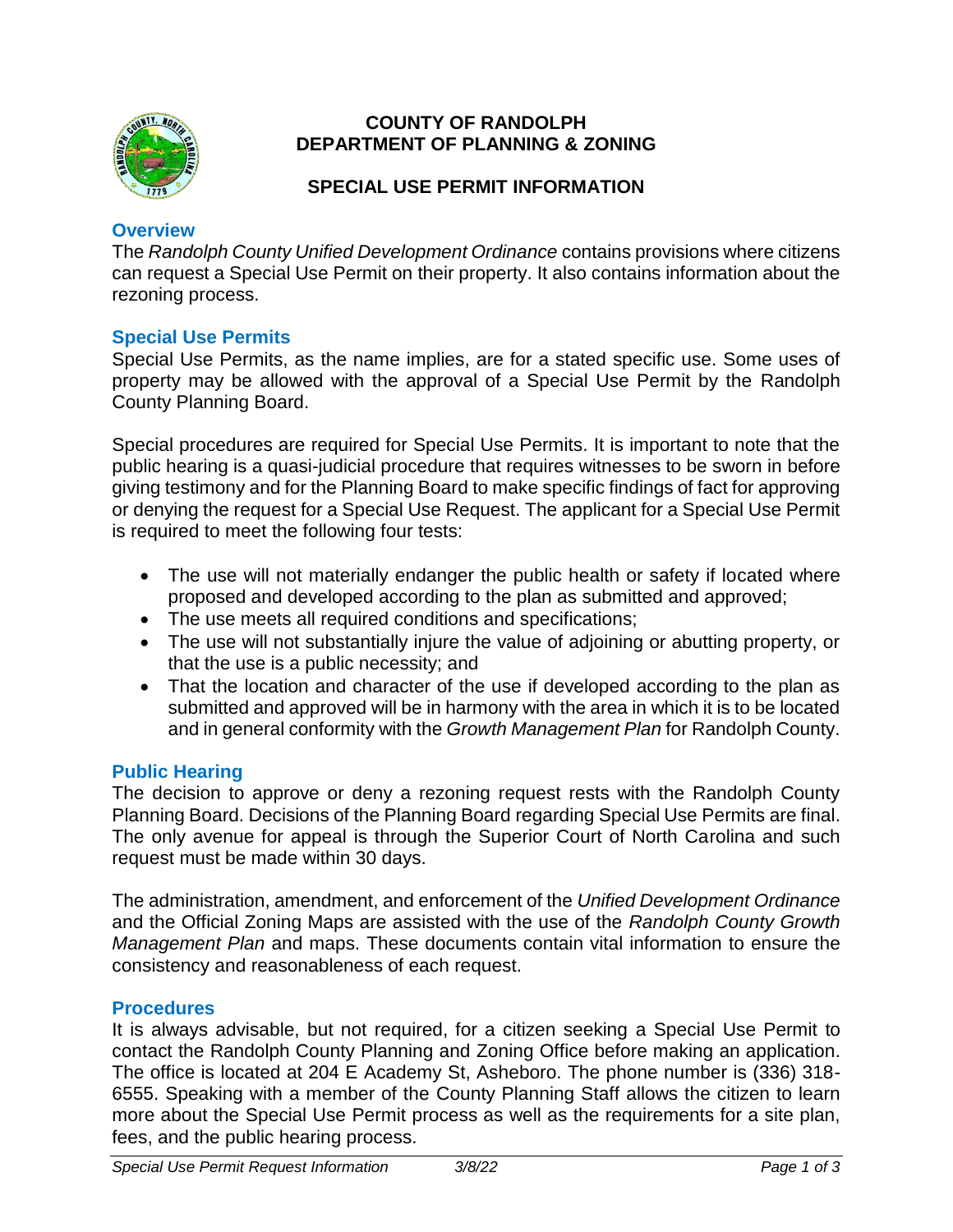# Filing

Filing for a Special Use Permit requires the following:

- A completed and signed Special Use Permit application form;
- The applicable fee for the application;
- Site plan; and
- Letter from property owner if the applicant does not own the property.

These items **must be submitted** by noon on the application deadline. Failure to submit any of the required information may delay your request and public hearing. The application deadline can be found by visiting the County Planning Department website page.

## **Notifications**

After the application has been received, County Planning Staff further reviews the request, prepares reports and fulfills the legal notification process as established by State law. The notification process includes mailing first-class notifications to all adjoining property owners, a legal advertisement in the local newspaper, and posting a public hearing sign on the property. The County will also place the Planning Board Agenda on the County website, [http://www.randolphcountync.gov,](http://www.randolphcountync.gov/) and will try to post more details regarding the case on the County Public Hearing page. Often these notifications will cause public inquiries. The Staff tries to pass the information along to the Planning Board.

## Discussion with Interested Parties

The County Planning Staff also encourages applicants for Special Use Permits to discuss the request with any other interested parties such as adjoining property owners and residences. Many times this will aid in the Special Use Permit process by allowing the interested parties to hear from the applicant before the public hearing and better understand the request.

# **Withdrawals**

A request to withdraw a Special Use Permit application must be made in writing, signed by the applicant, and submitted to the County Planning Staff as soon as possible. If the request to withdraw is submitted before any public notifications, a refund may be possible. If public notifications have already been sent, a refund will not be possible. The decision to withdraw the request from the agenda after the notifications have been sent is made by the Planning Director.

# **Public Hearing**

**The applicant for the Special Use Permit request or their representative must be present for the Planning Board Public Hearing.** The Planning Board meetings are usually held on the Tuesday following the first Monday of each month in the Commissioner's Meeting Room in the 1909 Historic Courthouse located at 145-C Worth St, Asheboro. The meeting begins at 6:30 p.m. The meeting date may change due to other events (ex. elections, weather, etc.) or a meeting may be canceled if there are no requests for the Planning Board to consider. Always consult the County website for details of upcoming meetings.